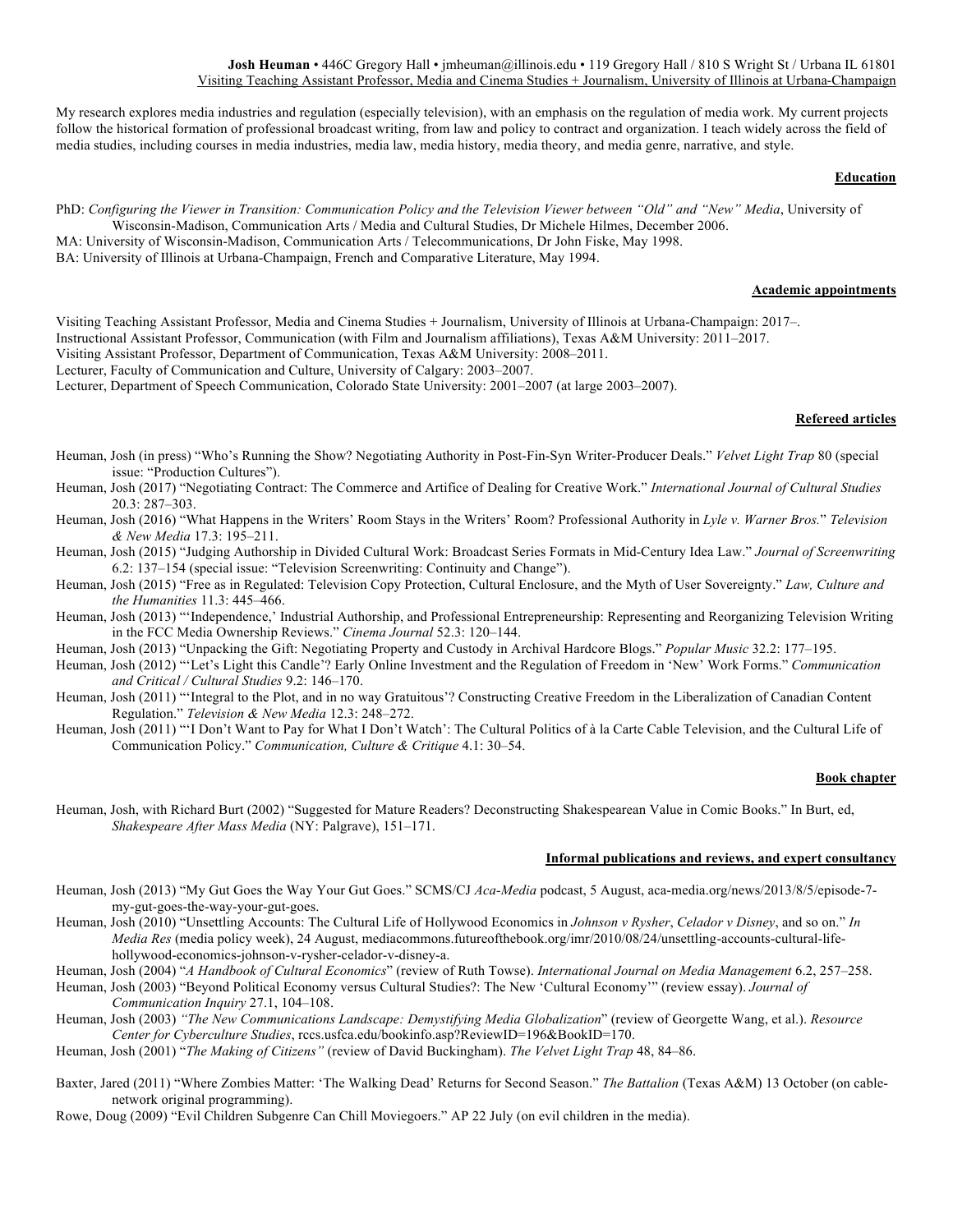- "'All of this Sometimes Tends to Look like a Closed-Shop Operation': Amateur Participation and the Shifting Architectures of Early Broadcast Writing Markets." Society for Cinema and Media Studies, Seattle, 19–23 March 2014.
- "Negotiating Contract: The Overall Deal as Organizational and Cultural Form (and, Who's Running the Show?)." Society for Cinema and Media Studies, Chicago, 6–10 March 2013.
- "Contract, Copyright, and the Contradictions of Industrial Authorship: *Phillips v WGN* and the Organization of Radio and Television Writing." Society for Cinema and Media Studies, New Orleans, 10–13 March 2011.
- "'What Happens in the Writers Room Stays in the Writers Room': *Lyle v Warners*, 'Creative Necessity,' and the Contingencies of Professional Creative Status." Society for Cinema and Media Studies, Los Angeles, 17–21 March 2010.
- "Authorships and Ownerships: Television Writers and the FCC Ownership Review." National Communication Association, Chicago IL, 12–15 Nov 2009.
- "'Integral to the Plot, and in no way Gratuitous'?: Standardizing Social Responsibility and Creative Justification in Canadian Content Regulation." Global Fusion, Austin TX, 16–18 October 2009.
- "Putting Culture into Policy Studies." Flow, Austin TX, 9–11 October 2008.
- "Authorships and Ownerships: Television Writers and the FCC Media Ownership Proceedings." Society for Cinema and Media Studies, Philadelphia, 6–9 March 2008.
- "Hardcore Takedown: Alternative MP3 Blogs and the Everyday Life of Copyright on the Web." Exploring New Media Worlds, College Station, TX, 29 Feb–2 Mar 2008.
- "Creative Rights and Copyrights: Making Sense of Documentary Authorship in Campaigns against Restrictive Rights-Clearance Regimes." Canadian Communications Association, Saskatoon, 27–29 May 2007 (accepted but not presented).
- "Creative Industries and/or Cultural Sovereignty: Making Sense of the National Media System in Arguments over Foreign Satellite Signals in Canada." Society for Cinema and Media Studies, Chicago, 8–11 March 2007.
- New Directions in Television Studies (roundtable). Canadian Communications Association, Toronto, 1–3 June 2006.
- "When the Long Tail Hits the Ground (and Gets Shut Under the Buffet Door): Building and Unbuilding Consumer Character in the Cable à la Carte Debates." Society for Cinema and Media Studies, Vancouver, 2–5 March 2006.
- "Inappropriate Appropriation? Intellectual Property, Internet Fandom, and the Critical Romance of the Electronic Public Sphere." Modern Language Association, New York, 27–30 December 2002.
- "Online Investment as Unsuitable Empowerment?: Regulation at the Limits of Neo-Liberal Citizenship." Law and Society Association / Canadian Law and Society Association, Vancouver BC, 30 May–1 June 2002.
- "Criticism as Capital: The Cinematic Metaphor and the Comic-Book Field." Society for Cinema Studies, Denver CO, 23–26 May 2002.
- "Pedagogies of the Public Sphere: Media Literacy as Technology of Citizenship." Society for Cinema Studies, Washington DC, 24–27 May 2001.
- "*This is not a Fugazi Shirt*: the Uses and Abuses of 'Authenticity.'" International Association for the Study of Popular Music, Murfreesboro TN, 30 September–3 October 1999.

# **Teaching (/ \*course development; TAMU writing-intensive course [W])**

*University of Illinois* MACS100: Intro to Popular TV & Movies. JOUR205: History of American Journalism.

#### *Texas A&M University*

\*COMM307/JOUR301: Mass Media, Law, and Society. \*COMM345[/FILM345]: Media Industries. \*COMM350: Theories of Mediated Communication. \*COMM360[/FILM489]: Cultural History of Media. \*COMM435[/FILM445]: Rhetoric of TV and Film (W; recertified Fall 2011, Fall 2014; crosslisted Fall 2015). \*COMM437: Visual Communication (W). \*COMM662: Survey in Telecommunication Media Studies.

# *University of Calgary*

\*COMS367: Visual Culture. \*COMS441: Cultural Studies and Communications. \*CNST335: Mass Communications and Canadian Society. \*COMS403: Creativity in the Cultural Industries.

# *Colorado State University*

\*SP449: Law and Policy of Communication Technology (online). SP355: Evaluating Contemporary Film (online). \*SP447: Broadcast/Cable Operations and Programming. SP200: Introduction to Public Speaking.

# *University of Wisconsin*

\*CA351: Introduction to Television. CA250: Survey of Radio, TV, and Film (section TA). CA351: Introduction to Television (section TA). CA100: Speech Composition. CA105: Introduction to Public Speaking.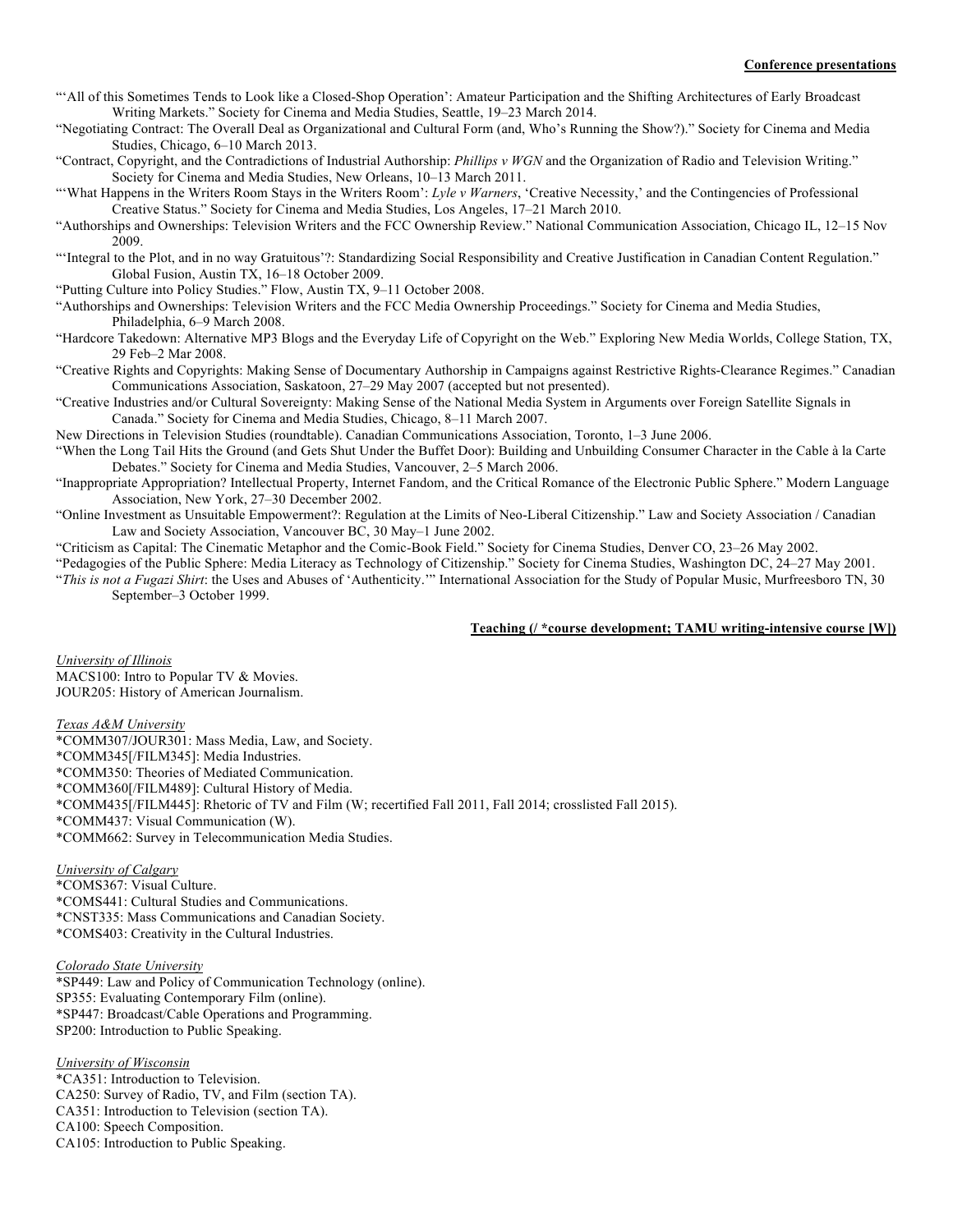*Graduate co-supervision* Chante Anderson (PhD). Victoria Stiegel (PhD). Lucy J Miller (PhD, Spring 2012).

Jonathan Chacon (MS, Spring 2011).

*Graduate committee membership* Caitlin Miles (PhD). Nina French (PhD, Spring 2017). Brian Altenhofen (PhD, Spring 2016). Ngoma Moghalu (PhD, transferred to Sociology in Spring 2016). Vandy Ramadurai (PhD, Summer 2013; guest committee member).

Hakyoung Ahn (PhD, English). Kimmy Clough (PhD, English). Amanda Covington (PhD, English).

Cymone Davis (MA, Spring 2014). Caroline Basham (MA, Spring 2014). Josh Street (MS, Spring 2012).

David Robie (MA, Performance Studies, Spring 2013). Christina Sumners (MS, Science and Technology Journalism, Fall 2011). Megan Collins (MS, Sociology, Fall 2010).

*Graduate directed studies* Caitlin Miles (PhD), Spring 2017. Victoria Stiegel (PhD), Spring 2016. Hakyoung Ahn and Kimberly Clough (PhD, English), Fall 2016 Jessica Gantt-Shafer (PhD), Spring 2016. Travis Cox (PhD), Spring 2014. Marissa Doshi (PhD), Summer 2012. Danielle Cummings (PhD, Computer Science), Spring 2012. Lucy J Miller (PhD), Summer 2010, Spring 2010, Fall 2009.

Jonathan Chacon (MS), Fall 2010, Summer 2010.

*Graduate teaching supervision*

Hunnicutt teaching award nominator, Spring 2016 (Forrest Rule) Graduate Teaching Academy AFF Fellows Certificate Program mentor, Spring 2015 (James Cho) COMM340: Popular Culture, Fall 2015 (James Cho) COMM345: Media Industries, Spring 2015 (James Cho), Fall 2013 (Brian Altenhofen). COMM230: Communication Technology Skills, Spring 2012 (Lucy Miller and Taejin Koh). COMM307/JOUR301: Mass Media, Law & Society, Spring 2012 (Lucas Logan).

# *Undergraduate mentorship and research supervision*

COMM491, Spring 2017, Andrea Lloyd (collaborative research project on practices of cultural taste). COMM345, Fall 2016, Gabriela MacDowell (contracted honors project). COMM350, Spring 2016, Alison Kim (mentorship in preparation for Communicating Diversity conference submission and presentation) COMM485, Spring 2016, Davis Land (directed study in preparation for grad-school application, on sound studies). COMM350H, Spring 2016, Carly Wood (stacked honors section). COMM437H, Spring 2015, Ashley Thomas (contracted honors project). COMM491, Spring 2015, Valerie Hardison (independent research project, on serial television storytelling structures). COMM360H, Fall 2013, Mallory O'Sullivan (contracted honors project). COMM360H, Spring 2013, Maggie Holman (contracted honors project). COMM435H, Fall 2012, Chrystina Rago (contracted honors project). COMM491H, Spring 2012, Chrystina Rago (research assistance). COMM491H, Spring 2012, Alejandra Quinones (independent research project, on actors, roles, and careers).

TAMU Century Scholars Program mentor, Ashton Kantor.